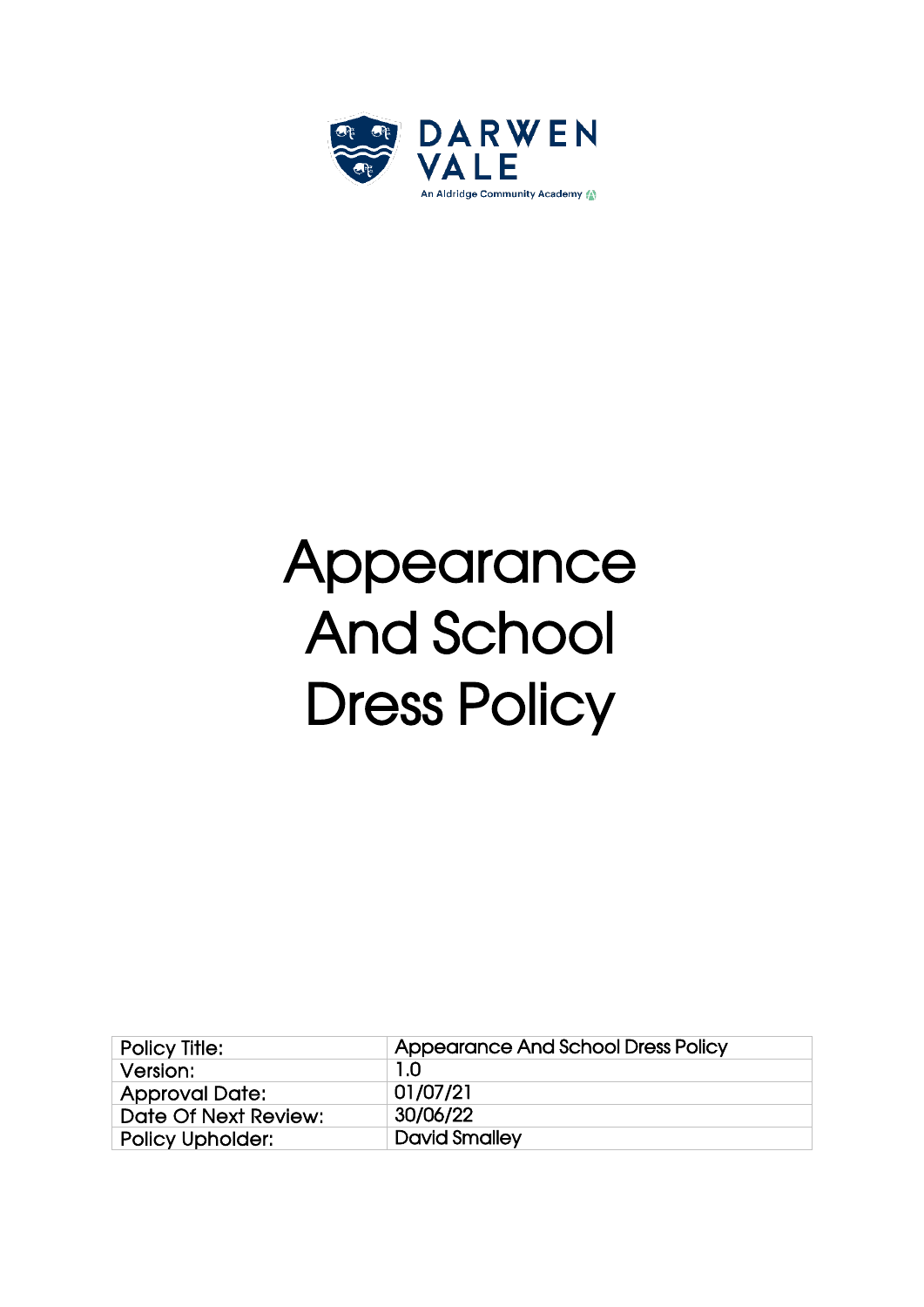

**An Aldridge Community Academy** 

AN

# **APPEARANCE and SCHOOL DRESS**

The appearance of the pupils reflects very much on the School and all pupils are expected to wear school uniform to and from school and to maintain a smart and clean appearance. The uniform requirements are quite clear and girls must wear only the specified tailored trousers or skirt.

Garments in the distinctive school colours with logo can be obtained from:

Gray's, Northgate, Blackburn Tel: 514257 Derek Whittaker & Co, 3 Waterloo Pavilions, Church Street, Blackburn BB1 5AL Tel: 676047 Snazzy's, 22- 24 Bridge Street, Darwen Tel: 07980353104

School ties and badges are also available at the school from Pupil Services.

#### *It is vital that all property, including items of clothing, is plainly marked with the pupil's name.*

**Jeans, training pants, boot leg, ski pants, sweatshirts and denim or leather jackets should not be worn. Training shoes of any colour and boots are not allowed in school.**

### **PUPILS RISK BEING SENT HOME TO GET CHANGED IF WEARING INCORRECT UNIFORM WITHOUT A NOTE**

In extreme circumstances if there has to be a variation from the required standard, pupils should be provided with a note explaining the situation and giving a date when the uniform will be complete. The full uniform must be reinstated in as short a time as possible.

#### **PROTECTIVE CLOTHING**

г

It is expected that aprons will be worn whilst carrying out certain activities within Design Technology. Aprons will be provided by school.

**SWEATSHIRTS [Year 11 only]** Forms for sweatshirts are available from Pupil Services.

#### **JEWELLERY**

The only items of jewellery allowed are a wrist watch and for pupils with pierced ears, one small plain metal stud in each ear. **Facial, mouth and navel piercings are not allowed. (This includes clear plastic replacements).** All jewellery may have to be removed for safety reasons, on request from a member of staff. Make-up, false eye lashes and nail varnish may not be worn.

#### **HAIR**

All styles must be neat and tidy. **Unusual or bizarre styles, colours and excessive braiding and ornamentation are not allowed**.

| Please note the following items are not permitted in school: |
|--------------------------------------------------------------|
| Cigarettes and smoking materials                             |
| Aerosols                                                     |
| Tippex                                                       |
| Permanent markers                                            |
| Any other materials damaging to health                       |
|                                                              |